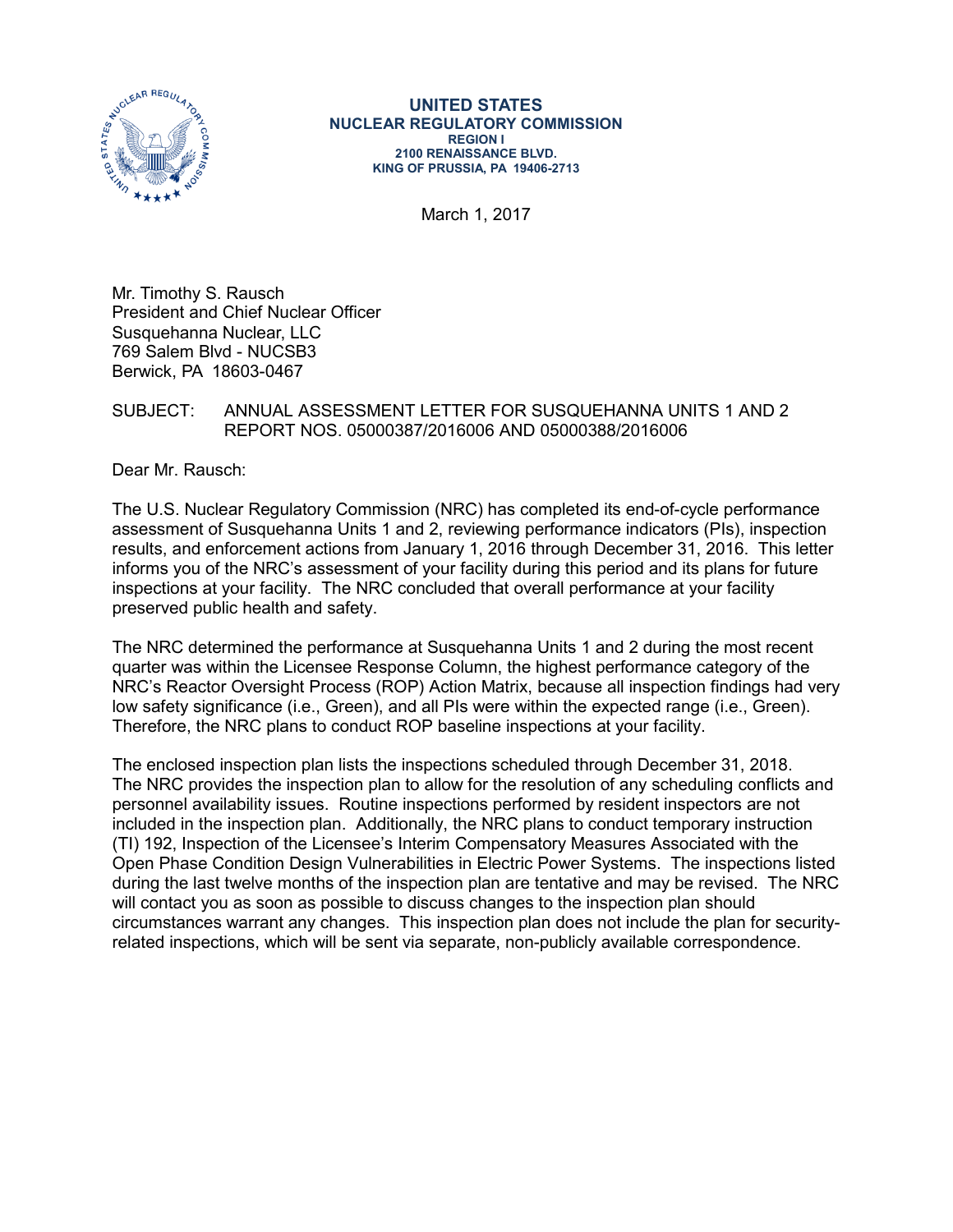T. Rausch and the contract of the 2 -

In accordance with Title 10 of the *Code of Federal Regulations* (10 CFR) 2.390 of the NRC's "Rules of Practice," a copy of this letter will be available electronically for public inspection in the NRC Public Document Room or from the Publicly Available Records (PARS) component of NRC's document system (ADAMS). ADAMS is accessible from the NRC's Website at <http://www.nrc.gov/reading-rm/adams.html> (the Public Electronic Reading Room).

Please contact me at 610-337-5262 with any questions you have regarding this letter.

Sincerely,

**/RA/**

Daniel L. Schroeder, Chief Reactor Projects Branch 4 Division of Reactor Projects

Docket Nos. 50-387 and 50-388 License Nos. NPF-14 and NPF-22

Enclosure: Inspection/Activity Plan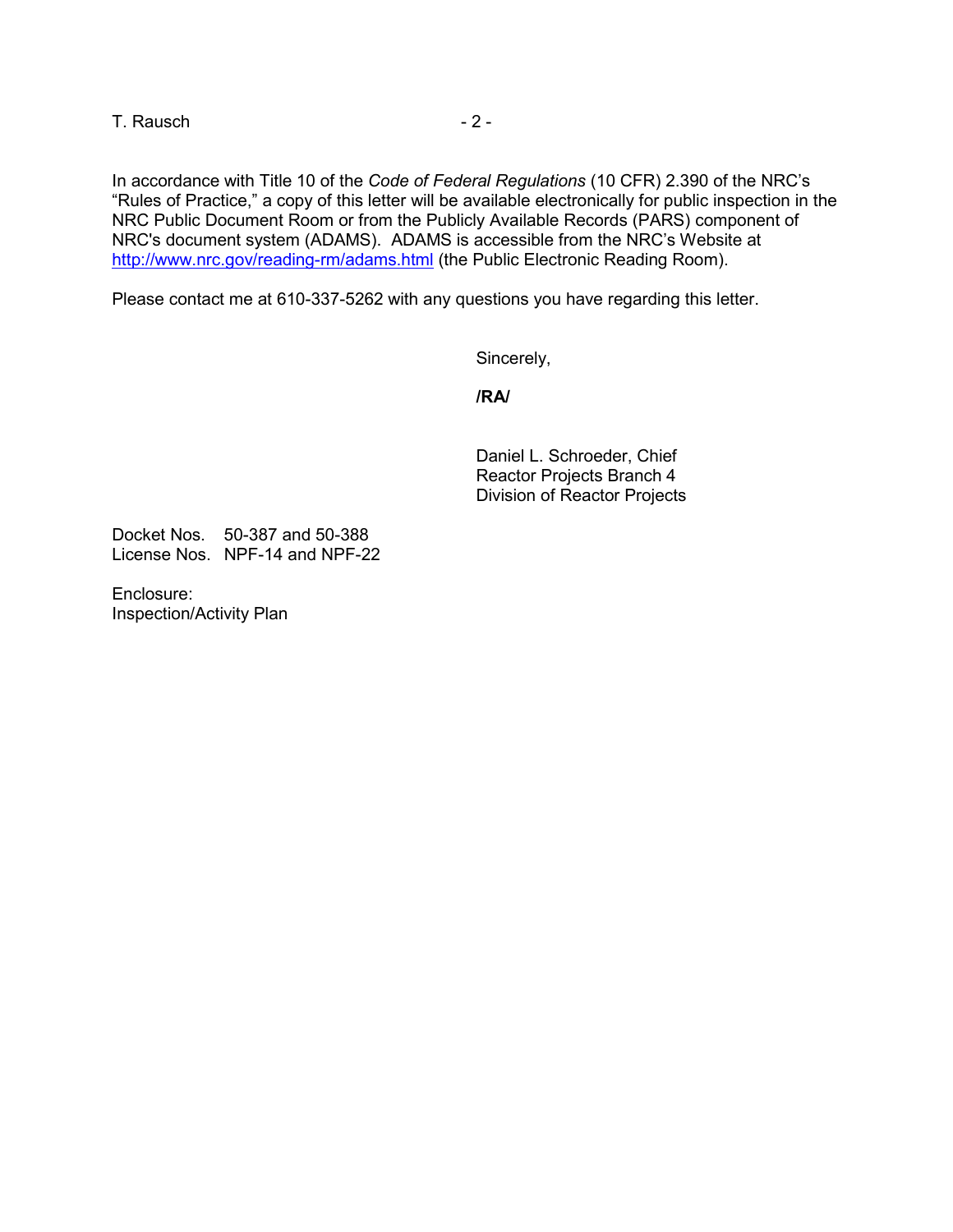DISTRIBUTION: (via e-mail) DDorman, RA DLew, DRA MScott, DRP DPelton, DRP RLorson, DRS JYerokun, DRS DSchroeder, DRP SBarber, DRP L.Micewski, SRI TDaun, DRP, RI

AGould, DRP, AA JBowen, RI, OEDO RidsNrrPMSusquehanna **Resource** RidsNrrDorlLpl1-2 **Resource** ROPreports Resource RMcKinley, DRS WCook, DRS MGray, DRS

DJackson, DRS JGreives, SLO DTifft, RI, SLO DScrenci, RI, PAO NSheehan, RI, PAO [RidsNrrDirslpab Resource](mailto:RidsNrrDirslpab@nrc.gov)  ROPassessment **Resource** 

DOCUMENT NAME: S:\ROP Assessment Meetings\ROP-17 EOC Review\Branch 4\Susq ROP-17 EOC Annual Assessment Letter.docx ADAMS ACCESSION NUMBER: ML17055B944

| 冈<br><b>SUNSI Review</b> |            | Non-Sensitive<br>Sensitive |  | <b>Publicly Available</b><br>l٧<br>Non-Publicly Available |  |
|--------------------------|------------|----------------------------|--|-----------------------------------------------------------|--|
| <b>OFFICE</b>            | RI/DRP     | RI/DRP                     |  |                                                           |  |
| <b>NAME</b>              | SBarber/SB | DSchroeder/DS              |  |                                                           |  |
| DATE                     | 2/24/17    | 2/24/17                    |  |                                                           |  |

OFFICIAL RECORD COPY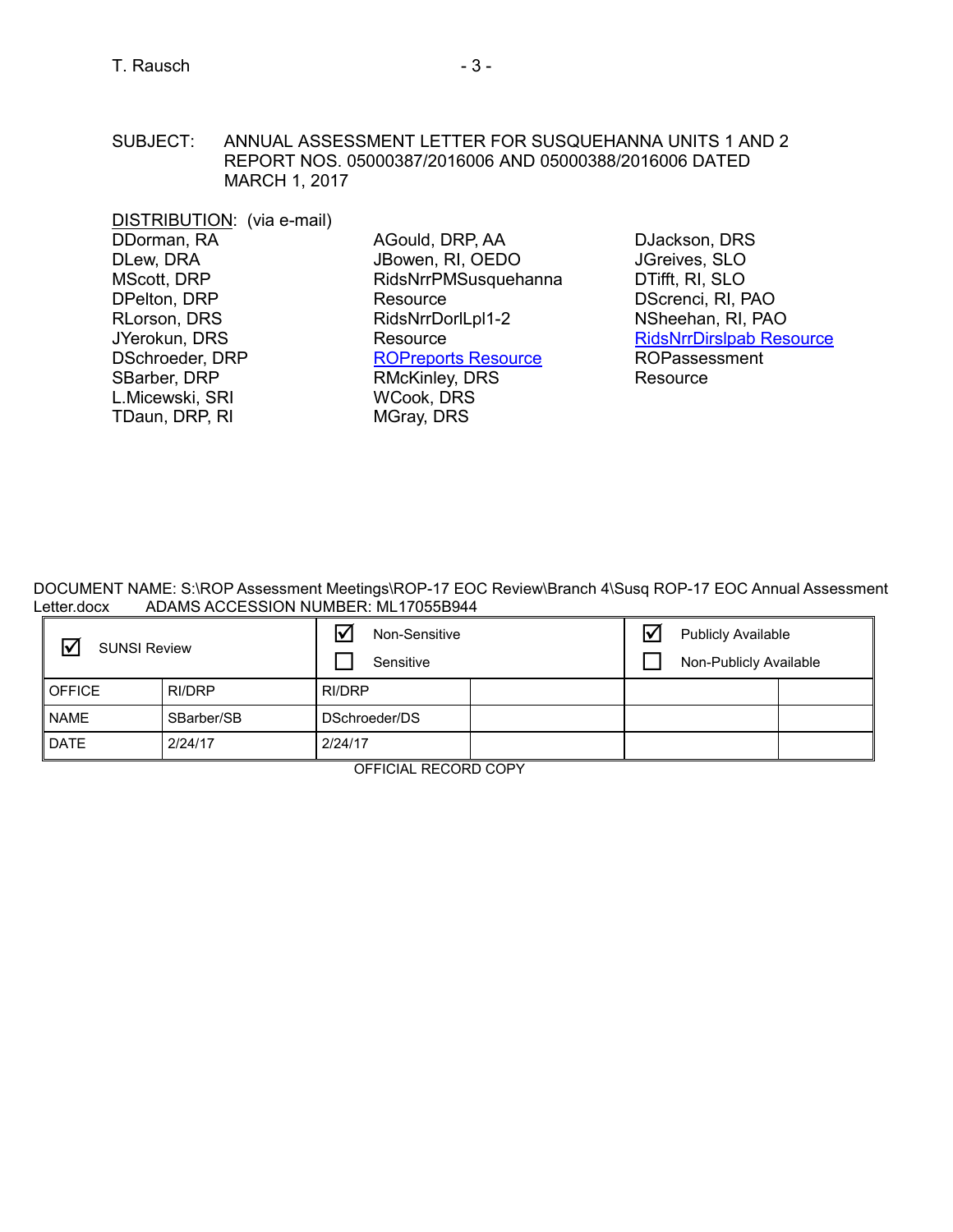**Report 22 Page 1 of 2 02/06/2017 10:20:54**

## **Susquehanna Inspection / Activity Plan 01/01/2017 - 12/31/2018**

| <b>Unit</b>             |              | <b>Planned Dates</b> |                            |              |                                                                      | No. of Staff         |
|-------------------------|--------------|----------------------|----------------------------|--------------|----------------------------------------------------------------------|----------------------|
| Number                  | <b>Start</b> | End                  | <b>Inspection Activity</b> |              | <b>Title</b>                                                         | on Site              |
|                         |              |                      | 7111108G                   |              | - U2 INSERVICE INSPECTION                                            | $\mathbf 1$          |
| $\overline{2}$          | 03/13/2017   | 03/17/2017           | IP 7111108G                |              | Inservice Inspection Activities - BWR                                |                      |
|                         |              |                      | 71124                      |              | - HP INSPECTION                                                      | $\mathbf{1}$         |
| $\overline{\mathbf{c}}$ | 03/20/2017   | 03/24/2017           | IP 71124.01                |              | Radiological Hazard Assessment and Exposure Controls                 |                      |
| $\overline{c}$          | 03/20/2017   | 03/24/2017           | IP 71124.02                |              | Occupational ALARA Planning and Controls                             |                      |
| 1, 2                    | 03/20/2017   | 03/24/2017           | IP 71124.03                |              | In-Plant Airborne Radioactivity Control and Mitigation               |                      |
|                         |              |                      | 71124.07                   | - REMP       |                                                                      | $\mathbf{1}$         |
| 1, 2                    | 06/26/2017   | 06/30/2017           | IP 71124.07                |              | Radiological Environmental Monitoring Program                        |                      |
|                         |              |                      | 7111105T                   |              | - TRIENNIAL FIRE PROTECTION                                          | 5                    |
| 1, 2                    | 08/14/2017   | 08/18/2017           | IP 7111105T                |              | Fire Protection [Triennial]                                          |                      |
| 1, 2                    | 08/28/2017   | 09/01/2017           | IP 7111105T                |              | Fire Protection [Triennial]                                          |                      |
|                         |              |                      | 7111111B                   |              | - SQ REQUAL INSP WITH P/F RESULTS                                    | $\overline{2}$       |
| 1, 2                    | 10/30/2017   | 11/03/2017           | IP 7111111A                |              | Licensed Operator Requalification Program - Annual Review            |                      |
| 1, 2                    | 10/30/2017   | 11/03/2017           | IP 7111111B                |              | Licensed Operator Requalification Program                            |                      |
|                         |              |                      | <b>11/6EXAM</b>            |              | - SUSQUEHANNA INITIAL OL EXAM                                        | 4                    |
| $\mathbf 1$             | 02/05/2018   | 02/09/2018           | U01950                     |              | FY18-SUSQUEHANNA INITIAL OPERATOR LICENSING EXAM                     |                      |
| 1                       | 03/05/2018   | 03/16/2018           | U01950                     |              | FY18-SUSQUEHANNA INITIAL OPERATOR LICENSING EXAM                     |                      |
|                         |              |                      | 71124                      |              | - HP INSPECTION                                                      | $\mathbf{1}$         |
| 1, 2                    | 10/02/2017   | 10/06/2017           | IP 71124.01                |              | Radiological Hazard Assessment and Exposure Controls                 |                      |
| 1, 2                    | 10/02/2017   | 10/06/2017           | IP 71124.02                |              | Occupational ALARA Planning and Controls                             |                      |
|                         |              |                      | EP                         |              | - EP PROGRAM INSPECTION                                              | $\mathbf{1}$         |
| 1, 2                    | 10/30/2017   | 11/03/2017           | IP 7111402                 |              | Alert and Notification System Testing                                |                      |
| 1, 2                    | 10/30/2017   | 11/03/2017           | IP 7111403                 |              | Emergency Preparedness Organization Staffing and Augmentation System |                      |
| 1, 2                    | 10/30/2017   | 11/03/2017           | IP 7111405                 |              | Correction of Emergency Preparedness Weaknesses and Deficiencies     |                      |
| 1, 2                    | 10/30/2017   | 11/03/2017           | IP 71151                   |              | Performance Indicator Verification                                   |                      |
|                         |              |                      | 71124                      |              | - HP INSPECTION                                                      | $\blacktriangleleft$ |
| 1, 2                    | 12/11/2017   | 12/15/2017           | IP 71124.02                |              | Occupational ALARA Planning and Controls                             |                      |
| 1, 2                    | 12/11/2017   | 12/15/2017           | IP 71124.04                |              | Occupational Dose Assessment                                         |                      |
| 1, 2                    | 12/11/2017   | 12/15/2017           | IP 71151-OR01              |              | Occupational Exposure Control Effectiveness                          |                      |
| 1, 2                    | 12/11/2017   | 12/15/2017           | IP 71151-PR01              |              | RETS/ODCM Radiological Effluent Occurrences                          |                      |
|                         |              |                      | 7111121N                   | - EQ PROGRAM |                                                                      | $\overline{2}$       |
| 1, 2                    | 01/22/2018   | 01/26/2018           | IP 7111121N                |              | Component Design Bases Inspection (Programs)                         |                      |
| 1, 2                    | 02/05/2018   | 02/09/2018           | IP 7111121N                |              | Component Design Bases Inspection (Programs)                         |                      |

This report does not include INPO and OUTAGE activities.

This report shows only on-site and announced inspection procedures.